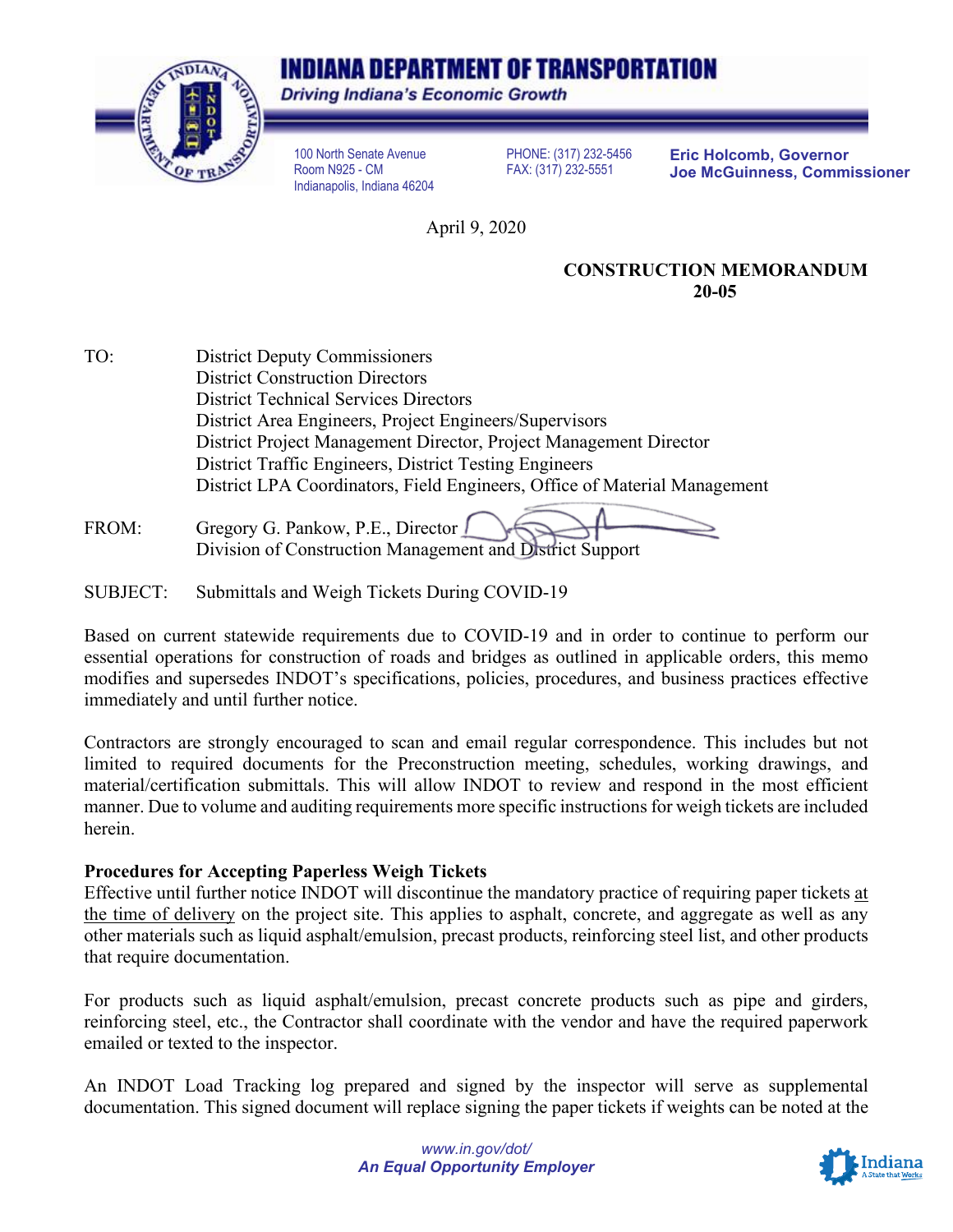time of delivery. An INDOT Load Tracking Log may not be needed with some e-ticketing systems or if pdf versions of tickets can be signed electronically at the time of delivery. In that case the summary log produced by the e-ticketing system can be signed instead of the paper tickets. An INDOT log, when needed, is to be used for each pay item and should include notes such as temperature checks for HMA, indication that tests were taken, etc. If it is only practical to use the INDOT log to count trucks or estimate quantities, then the paper tickets will eventually need signed. In all cases paper tickets are to be retained as part of the final construction records.

## Option 1: Electronic Ticketing Option (E-Ticketing):

Any Contractor utilizing one of the e-ticketing systems (example: Fleetwatcher, Command Alkon, SOP, Haul Hub, etc.) can immediately suspend bringing paper tickets to the project site at the time of delivery once the system is approved and inspectors are trained. Inspectors will utilize the e-ticket throughout the day as materials are delivered and compare to the daily summary report produced by the software system. An INDOT Load Tracking Log may not be needed by the inspector depending on the capability of the eticketing system (see below). The e-ticketing system shall at a minimum include the information currently required to be on a normal ticket for the type of material being delivered.

An INDOT Load Tracking Log is not required if the e-ticketing system has the capability for the inspector to accept, reject, and split tickets at the time of delivery. The summary log produced by such systems includes this acknowledgment and can be signed instead of the paper tickets. Otherwise an INDOT log will be completed by the inspector, including the weigh ticket quantities. The INDOT log will be signed by the inspector instead of the paper tickets. The paper tickets will not need tallied or signed at any point in time.

To start the next day or the next week, both of which are acceptable, the Contractor shall deliver a stack of the paper tickets in sealed packaging to the INDOT PE/S, field office, or agreed upon drop off location.

## Option 2 (Preferred Contactless Method):

The plant or quarry can print the ticket, take a picture, and email or text it to a designated project inspector concurrent with delivery.

The inspector will utilize the INDOT Load Tracking Log to record the needed load information including actual weights. The INDOT log will be signed by the inspector. The paper tickets will not need tallied or signed at any point in time unless discrepancies arise.

To start the next day or week, both of which are acceptable, the Contractor shall deliver the paper tickets as discussed in Option 1.

## Option 3 (Limited Cellular Service Contactless Method):

This option is to be used if a plant, quarry, or project site has limited or no cellular service, or due to other resource limitations is unable to use Option 2 above.